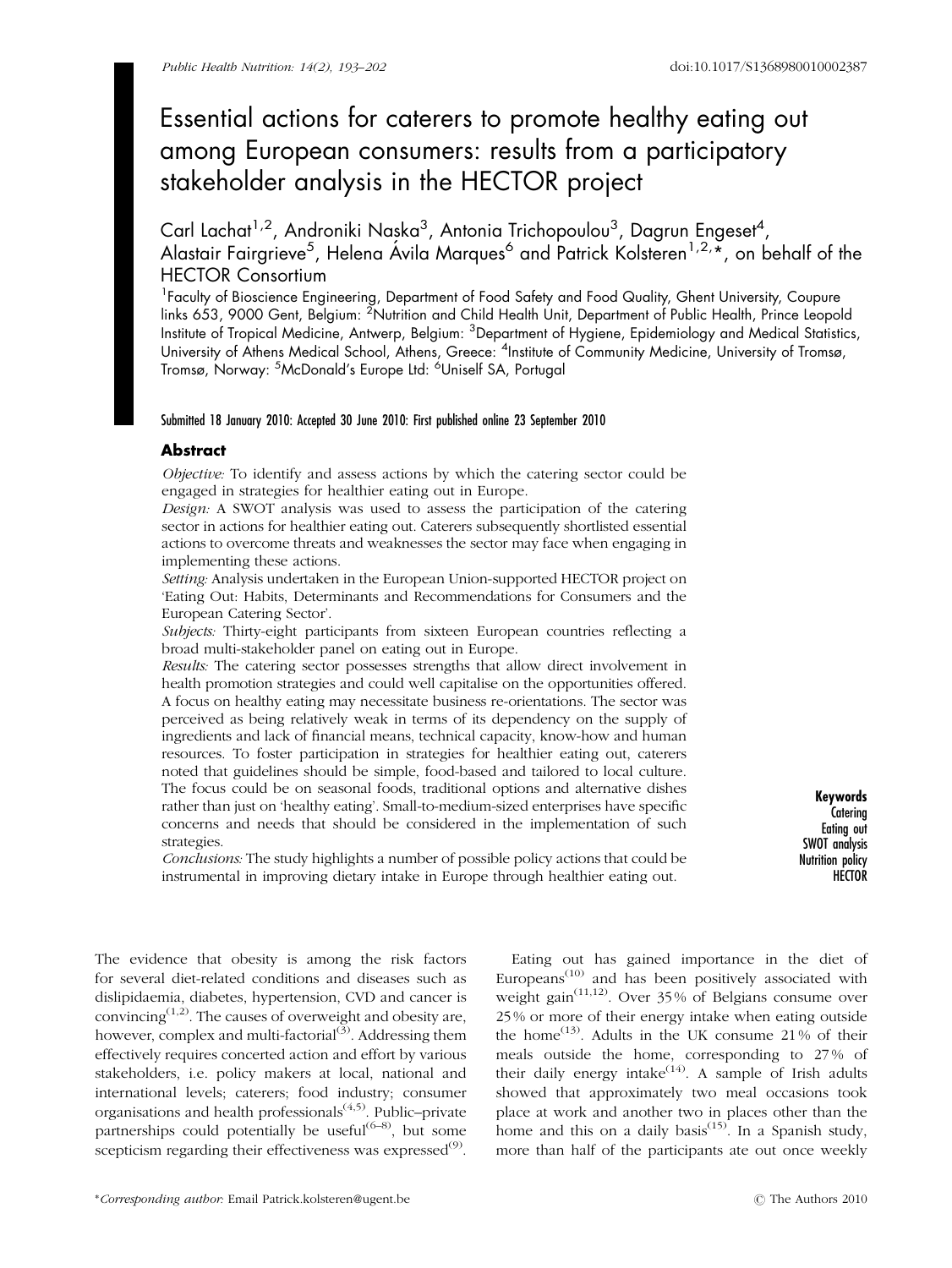and 27 % reportedly ate out on two or more eating-out occasions per week<sup> $(11)$ </sup>. The catering sector is therefore an important stakeholder in the provision of nutrition policies in Europe $(16)$ . It is uniquely placed to be involved in the implementation of effective strategies aiming to promote healthier eating out.

Stakeholder mobilisation, however, is not a panacea and relies on joint thinking from the planning and conceptualisation stage of policy measures onwards $(17)$ . In 2006, a multidisciplinary forum was organised in the USA to formulate recommendations to improve the nutritional aspects of eating out. The outcome of the discussions underlines the necessity for a better understanding of consumers' behaviour, increased availability of lowenergy foods and the provision of information on healthier choices to consumers when eating out $(18)$ . The PorGrow (Policy options for responding to the growing challenge of obesity) project is an example of a European initiative to map stakeholder views and perceptions aiming to build a broad consensus in order to tackle obesity<sup>(19)</sup>. The project proposes policy options and describes how acceptable they are for various stakeholders, thus providing guidance for policy makers to respond to the obesity epidemic<sup>(20)</sup>. The EU-supported 'Food-Pro-fit' project was launched in 2006 to provide assistance to the food service and catering sector, featuring an online tool designed to help caterers to control and reduce the amount of fat, salt and sugar in their produce<sup> $(21,22)$ </sup>. In addition, the FOOD (Fighting Obesity through Offer and Demand) project is a recent public–private partnership consortium that focuses on restaurants and catering companies and aims to develop and test tailor-made tools to enhance healthy offer and demand<sup>(23)</sup>. At a national level, an activity worth mentioning is the collaboration between the UK Food Standards Agency and the catering and restaurant businesses to provide a range of healthy options when eating out<sup> $(24)$ </sup>.

Documenting the views of stakeholders is important for effective action as it promotes cooperation and assists policy makers when drawing up relevant strategies<sup>(20)</sup>. In this context, the present paper presents the results of a SWOT analysis evaluating the strengths, weaknesses, opportunities and threats for a number of strategies for promoting healthier eating out in Europe. The SWOT analysis is a popular instrument used to outline a framework for action. It has been used before in connection with health-related policy research<sup> $(25,26)$ </sup> and with strategic decision-making exercises<sup>(27,28)</sup>.

# Methods

The present study was carried out in order to identify and assess actions through which the catering sector could be engaged in strategies for healthier eating out in Europe. The data for the present study were collected within the

framework of the HECTOR project on 'Eating Out: Habits, Determinants and Recommendations for Consumers and the European Catering Sector'. Among others, the HECTOR project aims to come up with strategies and measures that will enhance the nutritional profile of meals as offered by catering enterprises as well as increase the acceptance of and demand for healthier foods by European consumers. The HECTOR consortium features participants from sixteen European countries as well as those from various international organisations<sup> $(29)$ </sup>.

During a 2 d workshop in May 2008, thirty-eight project participants took part in a collaborative process to identify actions needed for the effective involvement of the catering sector in strategies for healthier eating out in Europe. Project participants from the University of Athens Medical School and Ghent University acted as facilitators. The outline of the workshop is presented in Fig. 1. In short, participants initially received background information on current knowledge regarding food services in Europe, the psychological and social aspects of eating out and consumers' attitudes and behaviour when eating out. The presentations were prepared by working groups prior to the workshop. The presentations set the scene for the discussions and provided state-of-the-art data on eating out in Europe. The workshop's objective, its organisation and anticipated outcomes were explained to the participants. They were subsequently split into three working groups with specific thematic priorities as defined in the project's protocol: to enhance the supply of healthpromoting products by the catering sector (group 1); to improve consumers' awareness on optimal food choices (group 2); and to increase consumers' demand for healthy foods when eating out (group 3). The facilitators organised the allocation to working groups a priori and due care was given to striking a balance between representatives of the private and public sectors in all groups. The composition of each working group is shown in Table 1. The group included: (i) representatives of catering enterprises located in five European countries (Belgium, Croatia, Greece, Poland and Portugal), including large meal providers of institutions (hospitals, schools, universities and prisons) as well as small restaurant owners; (ii) representatives of three large multinational companies acting as food service operators and fast-food providers; (iii) governmental officials who cooperate in food legislative processes; (iv) academics involved in advisory committees; (v) independent experts on the basis of knowledge of their country's situation; (vi) members of national consumer associations; and (vii) representatives of international bodies, such as FAO and WHO.

Each group performed a SWOT analysis to identify the issues that might show effectiveness in prompting participation of the catering sector in strategies for healthier eating out. During the analysis, the groups worked in separate rooms and discussion was coordinated by a facilitator. The participants were not allowed to change groups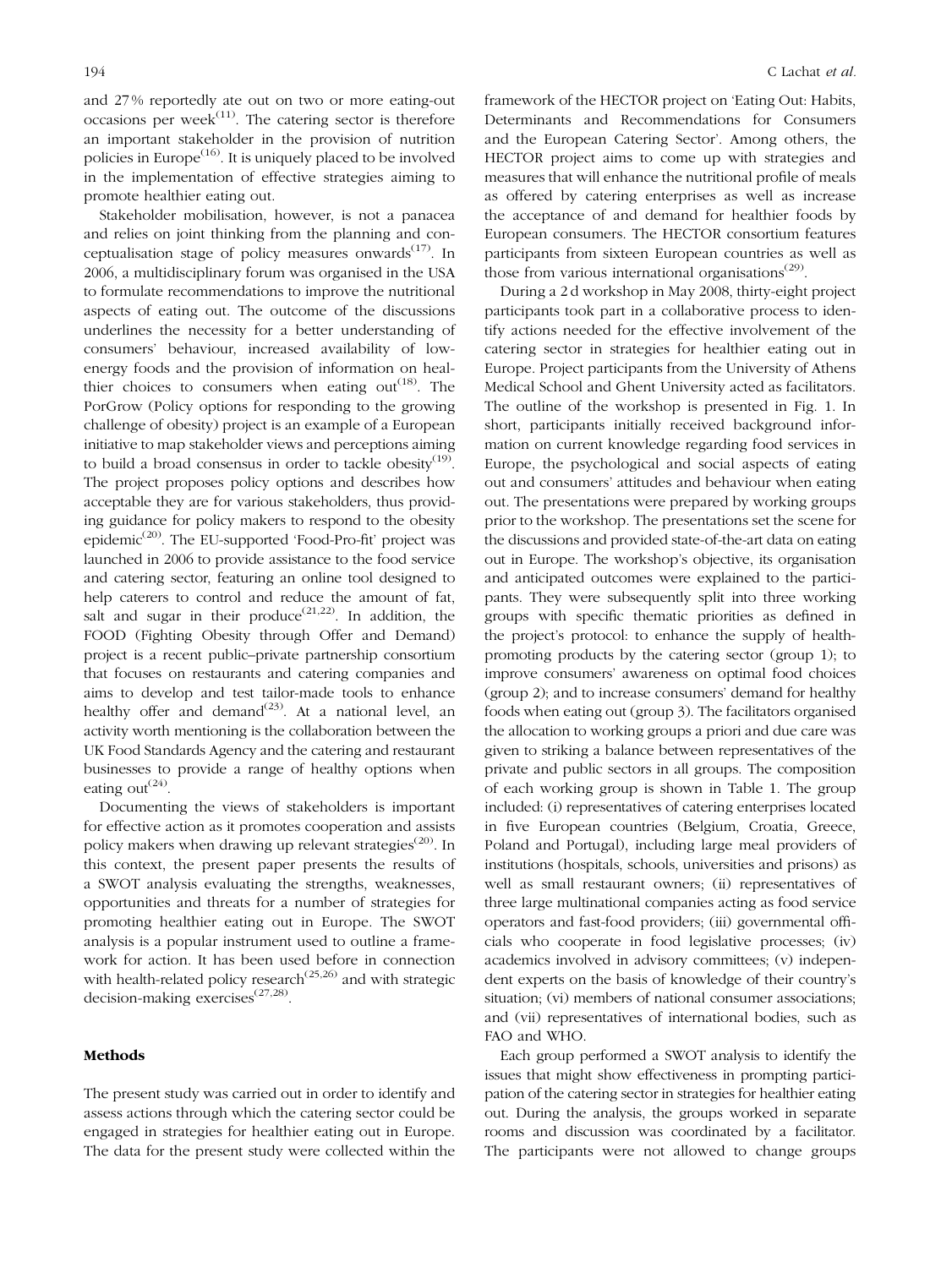

Fig. 1 Outline of a 2d workshop to identify actions needed for the effective involvement of the catering sector in strategies for healthy eating out in Europe – the HECTOR project entitled 'Eating Out: Habits, Determinants, and Recommendations for Consumers and the European Catering Sector'

### Table 1 Composition of the working groups - the HECTOR project\*

| Objectives of the working group                                                                                                             | Members of the working group |                |          |
|---------------------------------------------------------------------------------------------------------------------------------------------|------------------------------|----------------|----------|
|                                                                                                                                             | Public sectort               | Private sector | Total    |
| Enhance the supply of health-promoting products by European catering-related<br>enterprises                                                 |                              |                | 12       |
| Improve awareness of European consumers on optimal food choices<br>Increase demands of European consumers for healthy foods when eating out | 10                           | 6              | 13<br>13 |

\*The HECTOR project entitled 'Eating Out: Habits, Determinants, and Recommendations for Consumers and the European Catering Sector'.

-Public sector: academics, representatives from consumer organisations and international non-governmental organisations; governmental officials and representatives from national nutrition institutes.

- - Private sector: food service operators and fast-food providers (multinational), food service operators, large caterers (nationally) and institutional meal providers and small restaurants.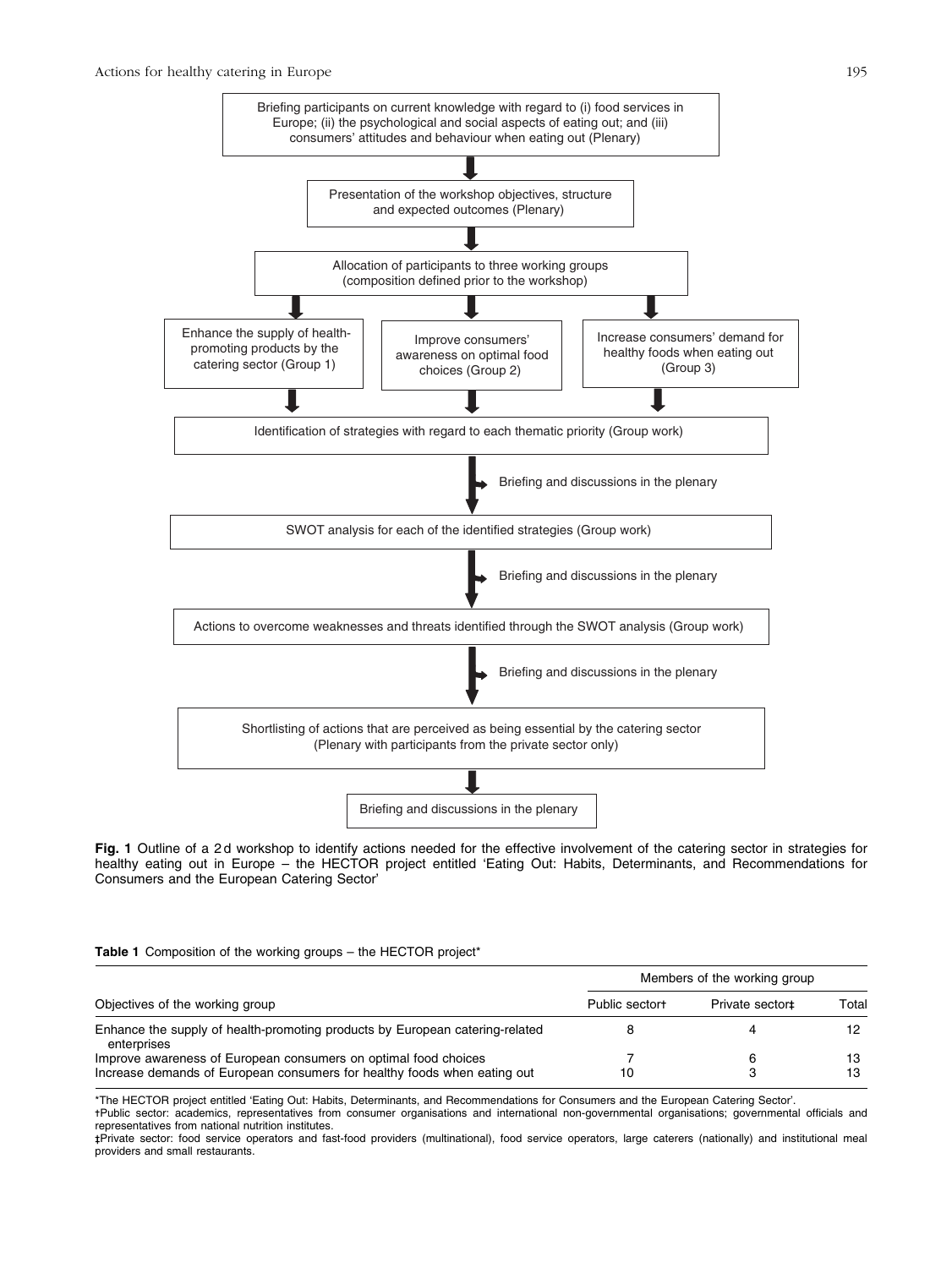during the workshop. Only one individual, i.e. the workshop coordinator, regularly attended the various groups to get assurance that the discussions would indeed lead to achieving the objectives. Each group appointed a rapporteur to present the group's conclusions to the plenary and summarise discussions and final conclusions in a short narrative report. Group discussions lasted for 3 h, with regular breaks to inform the plenary of intermediate conclusions and ensure coherence of the output from all working groups. The rapporteur summarised the group work in the plenary and group members were given the opportunity to add comments and/or clarifications. As part of the overall workshop organisation, it was decided not to record the discussions or comments made by the participants to allow them to interact more freely and on a personal basis.

For the purpose of the project, eating out was defined to include meals, beverages and snacks consumed at places other than the home. Each group's facilitator explained that 'optimal diets' or 'healthy eating' were to be understood as dietary choices that comply best with international nutrition recommendations and that the terms 'caterers' or 'catering sector' referred to all food services that supply prepared meals or prepared foods that are part of a meal. At first, each working group listed strategies and policy measures that would be relevant to their group's thematic priority. Following this, the members deliberated on the main internal (strengths and weaknesses) and external factors (opportunities and threats) enhancing or slowing the involvement of the catering sector in each of the previously identified strategies. Subsequently, the key actions needed to address weaknesses and threats were listed and those that were common among the different strategies were identified. Based on this common list, participants from the catering enterprises discussed those actions that were most important. The final list of actions was presented and discussed in the plenary. To avoid overlap, we tabulated similar strategies of the working groups and did not present the output of each working group separately.

# Results

Table 2 summarises the strategies as identified by the working groups. The strengths, weaknesses, opportunities and threats, favourable or unfavourable, to the strategy's implementation are listed. A number of common factors were identified and are collectively described below.

# **Strengths**

The first set of strengths for the catering sector relates to its practical experience and commercial advantage in tuning into changing markets and diverse customer demands. A second inherent advantage is the ability to modify the foods offered, since caterers may (quite easily) introduce changes in their recipes to reformulate meals or foods on offer. The latter is particularly relevant to smallto-medium-sized enterprises (SME).

# **Opportunities**

Engaging in strategies for healthy eating may present interesting business opportunities for the catering sector, since healthy eating is a current societal trend paralleled with an increased demand for traditional and local foods. The control over the composition of food offered and the flexibility to modify recipes allow caterers to adjust their businesses to provide a wider offer of healthy options as well as to market their products via this concept. Outlet facilities can also be further diversified to support initiatives in this area.

Involvement in strategies to promote healthier eating out may also add to the credibility of the sector. Internally, participation is a potential way for the catering sector to underpin its corporate and social responsibilities. It may trigger a higher sense of self-esteem in the sector and among its staff, which in the long run could provide leverage when trying to increase overall efficiency.

Effective participation in strategies promoting healthier eating out is further expected to build trust with consumers. This is particularly important as it can help attract the more health-conscious individuals. Furthermore, alignment of objectives and actions in the catering sector with governmental initiatives promoting traditional and seasonal products is expected to increase transparency and create opportunities for partnership with policy makers. The development of institutional guidelines for the catering sector with specific information awareness campaigns for customers could prove particularly helpful here.

# Weaknesses

A prime weakness of the catering sector is its dependence on the supply of ingredients, in terms of quality and quantity, which are both affected by factors such as seasonality, price and market structure. The effect of these on the cost of meals offered is an additional factor to be taken into consideration. Furthermore, some strategies are difficult to implement by smaller enterprises that lack the financial means, technical capacity, knowhow and/or human resources. There are a number of practical barriers for which the catering sector (and in particular the SME) is not well prepared as yet. Food labelling, for instance, raises the necessity of displaying results of nutritional analysis, or even to change menus to accommodate requirements.

A third level of weakness is the internal human resource profile of the sector. In various businesses, and particularly within SME, the staff is predominantly untrained, migrant or low skilled. In many instances, language barriers, the sector's high turnover of staff and part-time labourers limit the possibility of adequate training and building up the retailer's capacity to offer healthy foods.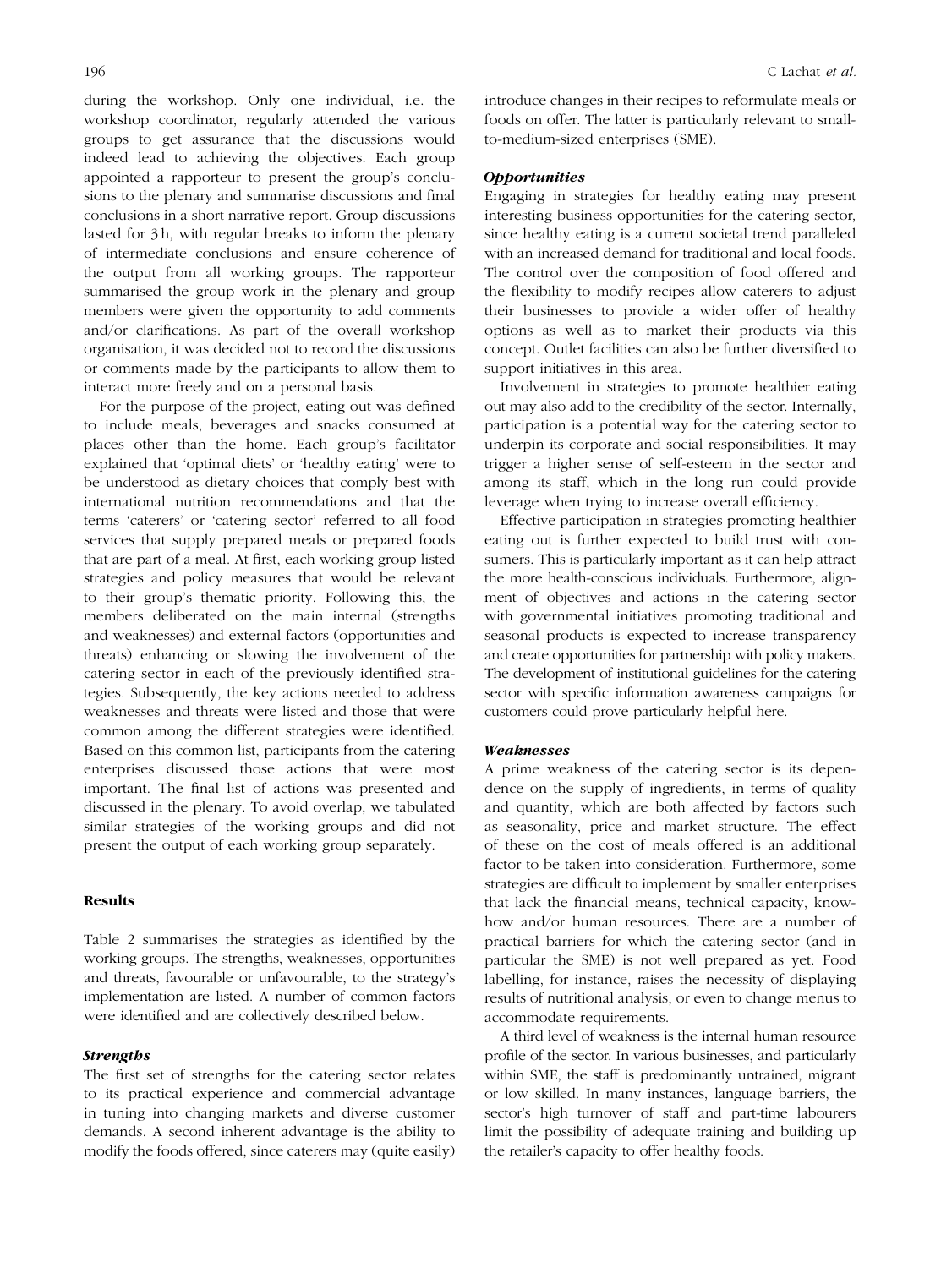Table 2 Results of an analysis to evaluate the strengths, weaknesses, opportunities and threats (SWOT analysis) involved in strategies to enhance the supply of health-promoting products by European caterers - the HECTOR project\*

Strategy 1: To increase the offer of seasonal and/or local produce and/or traditional dishes

- > The sector is the decision maker for implementation of the strategy.
- Ability to market the attributes of the foods due to the close contact with customers.

# Opportunities Threats

- Possibility to attract new customers.
- Recognises that the sector can support local produce. Chance for alignment with initiatives promoting traditional produce.
- > Responds to current trends for produce of geographic indication and protected name.
- > Provides added value to the menu.
- Offers training opportunities.
- > May stimulate collaboration between people and trends, celebrity chefs and style journalists.
- **•** Triggers innovation and creativity.

Strategy 2: To educate caterers with regard to healthy eating out Strengths Weaknesses

- > Provides practical experience for implementation and human resource development.
	- Motivates staff and stimulates career progress.
- Empowers the sector.
- Supports both healthy choices and supply.

# Opportunities Threats

- Enhances self-esteem and professionalism.<br>• Builds trust with customers
- Builds trust with customers.
- > In line with governmental regulations on staff training.
- Contributes to food safety and quality.<br>• Satisfies customers' demands.
- Satisfies customers' demands.
- > Exposes caterers to innovative nutrition knowledge.
- > Harmonisation of knowledge.
- Opportunity to network.

# Strategy 3: To inform consumers regarding optimal dietary choices, i.e. using a logo

- Possibility to differentiate in supply and promotes creativity and innovation.
- Possibility to bring positive messages to customers.
- The nutritional targets are clear and transparent to all.
- 
- Price increases can be charged to customers.<br>• Contributes to the overall social responsibility Contributes to the overall social responsibility of the sector and enhances its credibility.
- > Creates a possibility to be entrepreneurial and increases competitiveness.

# Opportunities Threats

- > Meets the demand of customers and may attract new customers, i.e. the health-conscious ones.
- > Modifications can be made without losing the identity of the business.
- > May introduce nutritional information in the chef's curriculum.
- > New ways to market products by putting it into a larger 'health' perspective, i.e daily diet.
- > Creation of more businesses and new partnerships.
- > Offers the possibility to lower taxes on healthy food and justifies prices.

### Strengths Weaknesses

- Dependency on local produce.
- Lack of access to ingredients.
- > Lack of knowledge of traditional recipes and flexibility.

- $\bullet$  Less variety and choice for customers.
- $\bullet$  Loss of customers.
- Fluctuations in supply and price affecting cost.
- > Regulatory constraints (i.e. for contract catering).

- > Lack of time, interest and incentive for implementation and monitoring of staff.
- Additional costs and efforts.
- > Unskilled/immigrant labour and high turnover of staff, i.e. part-timers.

- > Lack of regulatory requirements and certified educational awareness programmes.
- Poorly designed materials and education activities in terms of application, evaluation and monitoring.
- Loss of specificity and uniqueness through standards and harmonisation.
- Loss of trained staff and large turnover.
- > Resistance to businesses.

# Strengths Weaknesses

- > Difficult to reach a consensus on nutritional benchmarks. Foods and/or recipes without logo can be perceived as unhealthy.
- Loss of freedom and creativity of food or recipe formulations. Loss of traditional foods when these do not comply with the norms.
- Top-down initiative.
- > There are practical problems for the labelling of the food (e.g. frequently changing menus) and it involves extra costs (e.g. analysis), administrative tasks and efforts (creativity, experiment).
- > The different nutritional norms and legislation can be too demanding.
- Necessary changes in the food supply system.

- Supply chain cannot deliver products to create healthy options.
- > Having no logo can be interpreted as bad. Discrimination of caterers offering 'healthy food' who do not want or cannot participate.
- Creates confusion. There is no motivation for improvement of consumer awareness.
- > Higher prices may cause loss of customers and profit.
- > More challenging for SME compared to larger caterers.
- > Incompatibility with the prevailing food culture.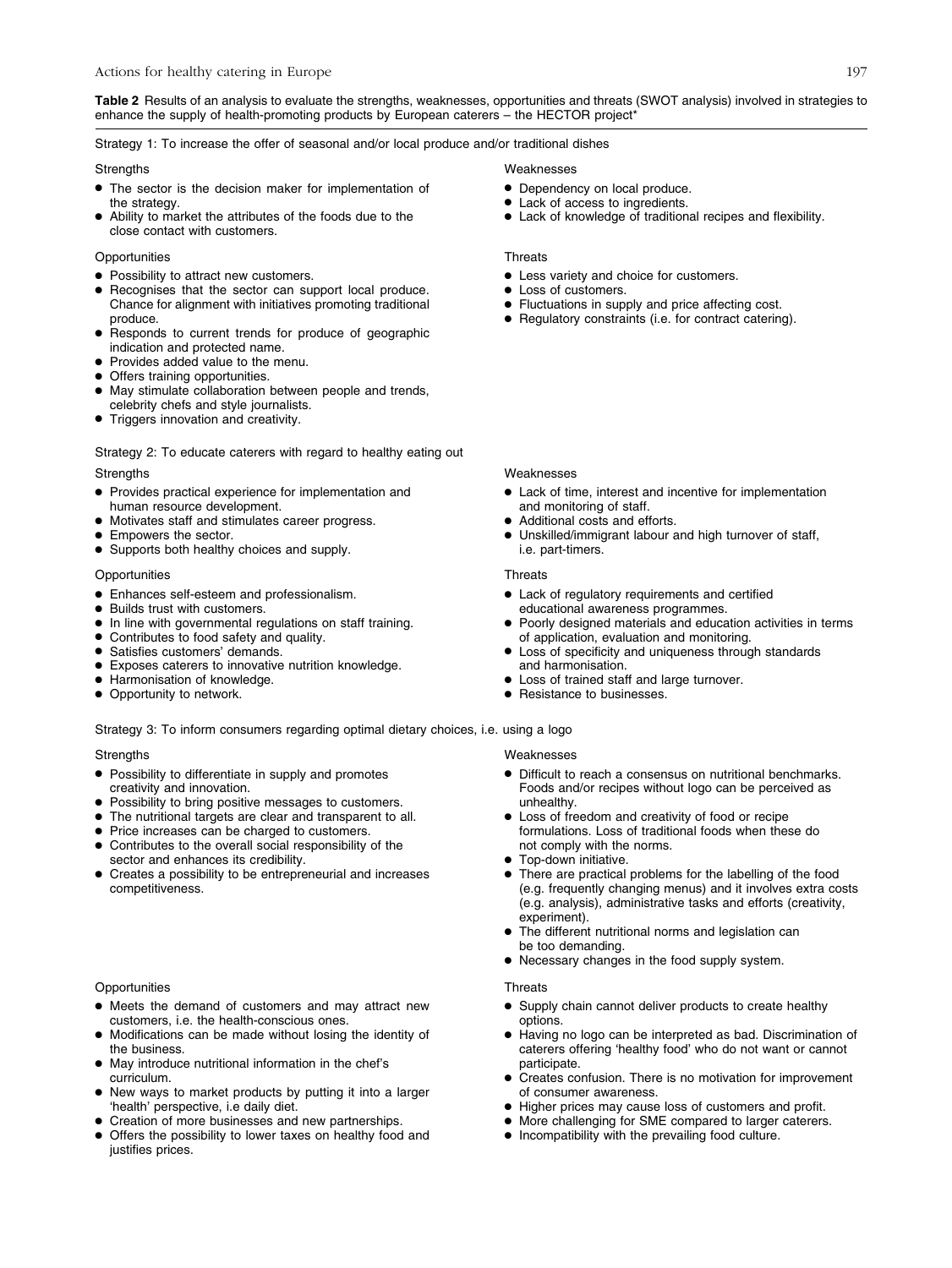Strategy 4: To better market healthy options in and out of the catering environment, i.e. use the 'Chef's Recommendation' to promote healthier choices

- $\bullet$  The close link between food and customer offers the possibility to influence choices of consumers.
- Caterers may be flexible (compared to food producers, growers) to change their offer.
- Caterers control the information provided and it offers flexibility, i.e. for SME.
- $\bullet$  Increases staff motivation.

### Opportunities Threats

- New cooking styles and recipes.
- Catering can be 'trendsetter'.
- SME can react quickly.
- > New consumers (i.e. the health-conscious ones) or new outlets (i.e. selling food in new places, e.g. sports club) and creating niche markets.
- > Justify prices and increased profit.

Strengths Weaknesses

- > Traditional recipes may not be healthy.
- $\bullet$  It is difficult to control trends.
- The credibility of the message may be weak.
- > Caterers lack the appropriate knowledge.
- Additional work and possibly higher costs.

 $\bullet$  Lack of time.

• Lack of continuity.

internationally.

 $\bullet$  Loss of profit and traditional customers.

> Conflicts of interest within the sector.  $\bullet$  Lack of commitment for the implementation.

> Conflicts of and/or vested interests, nationally and

• Lack of political commitment.

- > Loss of successful 'core' recipes might be detrimental to identity.
- > No guarantees that customers will make healthy choices.
- > Might be incompatible with the prevailing food culture.

Strategy 5: To integrate strategies for catering in governmental policies, i.e. to set regulatory systems for the nutritional characteristics and prices of foods

### Strengths Weaknesses

- Opportunity for lobbying.
- $\bullet$  In line with corporate and social responsibilities.

# Opportunities Threats

- > Harmonisation of nutrition policies both nationally and internationally.
- Increased consumers' confidence.
- > Capitalises on public awareness of healthy eating.

SME, small-to-medium-sized enterprises.

\*The HECTOR project entitled 'Eating Out: Habits, Determinants, and Recommendations for Consumers and the European Catering Sector'.

# **Threats**

The application of new strategies and measures may necessitate a business reorientation bringing with it the potential risk of loss of current momentum and profitability, while at the same time generating considerable additional costs (e.g. for training, changes in infrastructure, labelling) and qualifications (e.g. manager creativity, cooking skills) might be needed. The additional administrative work and investment to formulate new recipes or meals that comply with what is defined as healthy can be substantial or even off-limits for smaller caterers. In addition, the introduction of such changes will most probably require training of staff. The sector as a whole, however, has a very typical human resources profile and high staff turnover could make such investments ineffective.

Significant market changes often lead to fluctuations in supply and price. An increased supply of healthy options when eating out was identified as a force that could introduce changes in traditional business relationships and links both internally and externally. Furthermore, the current organisation and operation of the supply chain may not only cause delays in the provision of products and ingredients to create these healthy options, but also compromise sustainability of the provision of specific ingredients.

Participants further identified a threat in the use of logos, labels and similar visual signs that could facilitate customers in identifying enterprises offering healthy options. The threat was not particularly related to the presence of a sign, but rather to the lack thereof, which could create unjustified negative perceptions. Foods, menu choices and/or caterers not displaying logos or labels for any number of reasons could be erroneously perceived as inappropriate for these healthy eating options.

The sector also risks having no control over what is defined as 'healthy' and may face more difficulties in adapting to important societal developments in comparison with other businesses in the food sector such as retailers. In various market segments, the catering sector (in contrast to food producers) is more closely linked to customers (particularly in the case of SME) and can therefore keep up with new trends and demands faster.

There is also the concern that in some cases, a focus on healthy eating may narrow the variety of foods offered and reduce options for customers, particularly since consumers frequently indulge in conventionally poorer healthy options when eating out. Changes or reductions in what's on offer may also result in a downturn of visits from regular customers or even cause the omission of some traditional dishes or foods if they do not comply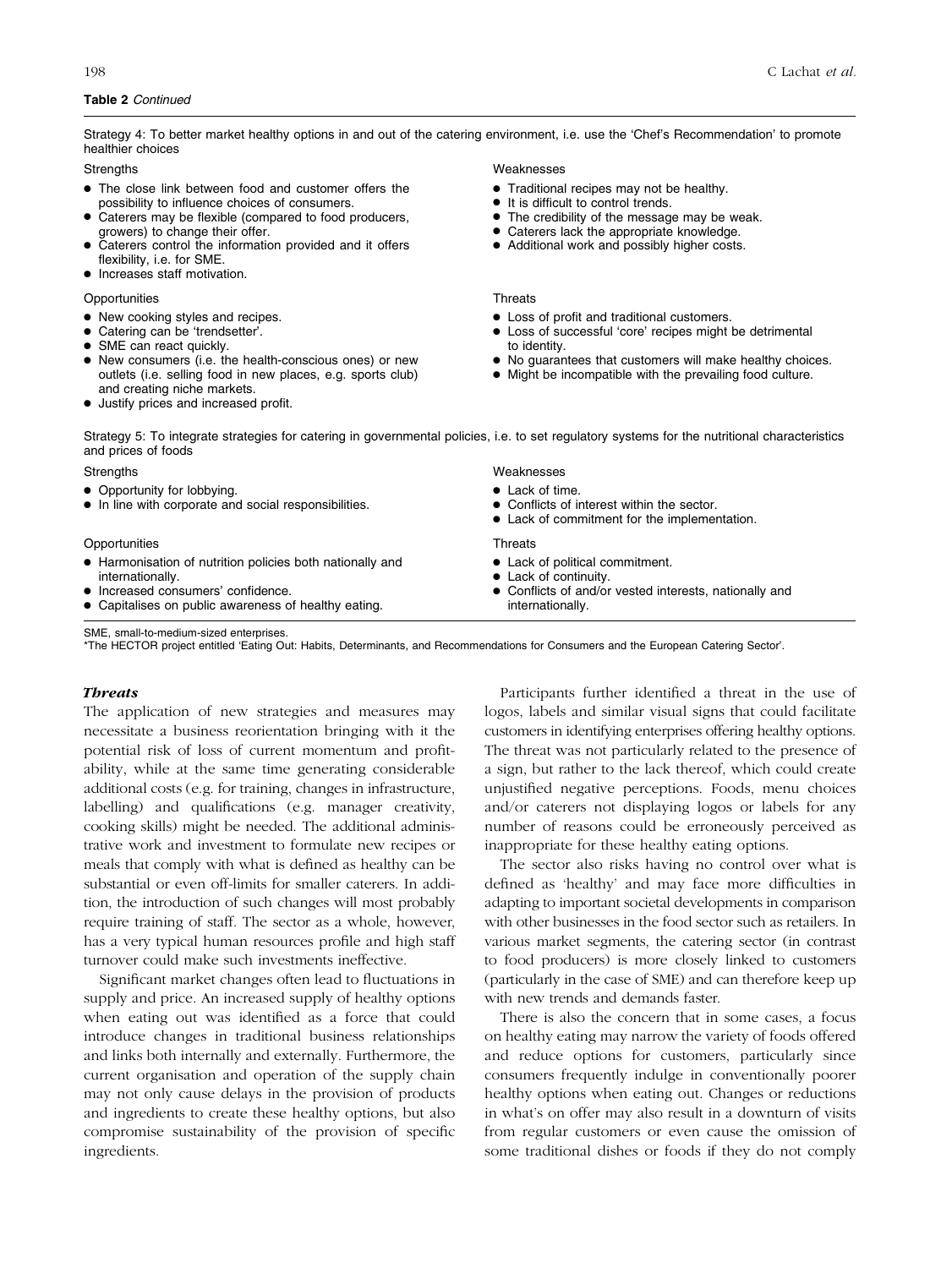# Table 3 Actions to foster participation of the catering sector in healthy eating out: summary of views of representatives from cateringrelated enterprises clustered in four areas identified in the HECTOR\* workshop

Area 1: Definition of healthy options

- > Keep the guidelines practical and base them on food groups, not nutrients.
- > Make sure that recommendations (i.e. a pre-defined list of recommended dishes) are country-specific and tailored to the different types of caterers.
- Stick to the scope of the enterprise, e.g. propose small changes in traditional offerings instead of a change to the whole menu.
- Respect the cultural context: there should be space to keep traditional dishes in the menu, even if they do not comply with the criteria for healthy eating out options.
- > Policies and too many regulations are counterproductive: the market dynamics will regulate most of the constraints related to this.

Area 2: Formation of external support and/or structures

- > Provide external support for smaller companies with respect to technical aspects of new strategies. Establish a system that is tailored to different types of caterers.
- Build sufficient capacity within the catering sector: educate caterers and staff properly and with a view to practical orientation (e.g. including cooking classes) and/or set up a career development programme and hand out diplomas.
- Provide financial support through various organisations such as health insurance companies, restaurant organisations and unions.
- Although information and education is needed, caterers prefer to get organised themselves instead of having to comply with rules and regulations enforced by governmental organisations or mandatory laws. Actions to stimulate or encourage education however are welcomed.
- The educational material needs to be developed according to different needs.

Area 3: Communication of strategies to both consumers and caterers

- > Ensure clear communication and information campaigns.
- > Involve government in campaigns to increase credibility and emphasise the public health benefit.
- Market the change towards healthy eating as such and not only towards healthy options.
- > Emphasise food cues rather than just health, e.g. quality, seasonality, authenticity, locality and sustainability.

Area 4: Implementation of the system

- > Make a critical evaluation of benchmarks that should be realistic to start with. Evolution and communication towards new targets should be transparent.
- Provide time for caterers to comply with new strategies so that they can plan their own start.
- > Ensure that changes are gradual and evolutionary particularly for recipes, preparation methods and portion sizes.
- > Development and integration of nutrition policies into strategies of various government sectors was perceived as difficult and may constitute a barrier to improvement.

\*The HECTOR project entitled 'Eating Out: Habits, Determinants, and Recommendations for Consumers and the European Catering Sector'.

with the recommended nutritional criteria. A too narrow focus on healthiness may result in a loss of creativity as caterers may have to forego some degree of freedom when preparing recipes and foods.

# Essential actions identified by the catering sector

Essential actions to foster participation of the catering sector in healthy eating out are documented in Table 3. In general, caterers clustered the actions in four different areas: (i) definition of healthy options; (ii) external support and capacity building; (iii) communication of the strategy to consumers and caterers; and (iv) implementation practicalities.

For caterers, guidelines should be as simple as possible and preferably based on food groups. They should be limited to a number of healthy choices and respect local culture and tradition. The introduction of changes in the type of food offered could be hampered by the lack of technical capacities and participants agreed that technical support is needed to analyse the composition of dishes, create a healthy food choice programme and train the sector's workforce. The participating caterers further pointed out that 'healthy choices', as a food positioning, has limited resonance for consumers and there are numerous more appealing food-oriented positionings that could be applied to healthy food choices. The focus, for example, could be on seasonal foods, traditional options, alternative dishes, local products, etc. It was further noted that any promotional activity should be cautious and consistent across all catering-related sectors that are expected to work together, albeit in a complementary manner.

Adapting the offer of a new 'healthy food' objective requires time, a realistic list of priorities and a plan of action. Furthermore, it was agreed that the introduction of novel approaches need to be planned elegantly, with a gradual and slow increase in coverage and choices of healthier eating out options. This was in order to allow the catering sector sufficient time to adapt to new market realities.

# Discussion

Thirty-eight participants from sixteen European countries and international organisations, representing private catering and catering-related enterprises, public officials, members of academia, consumer associations and international non-governmental organisations, took part in the analysis in order to identify and assess the strengths, opportunities, weaknesses and threats envisaged if the catering sector was to be involved in the promotional strategies for healthier eating out. It was generally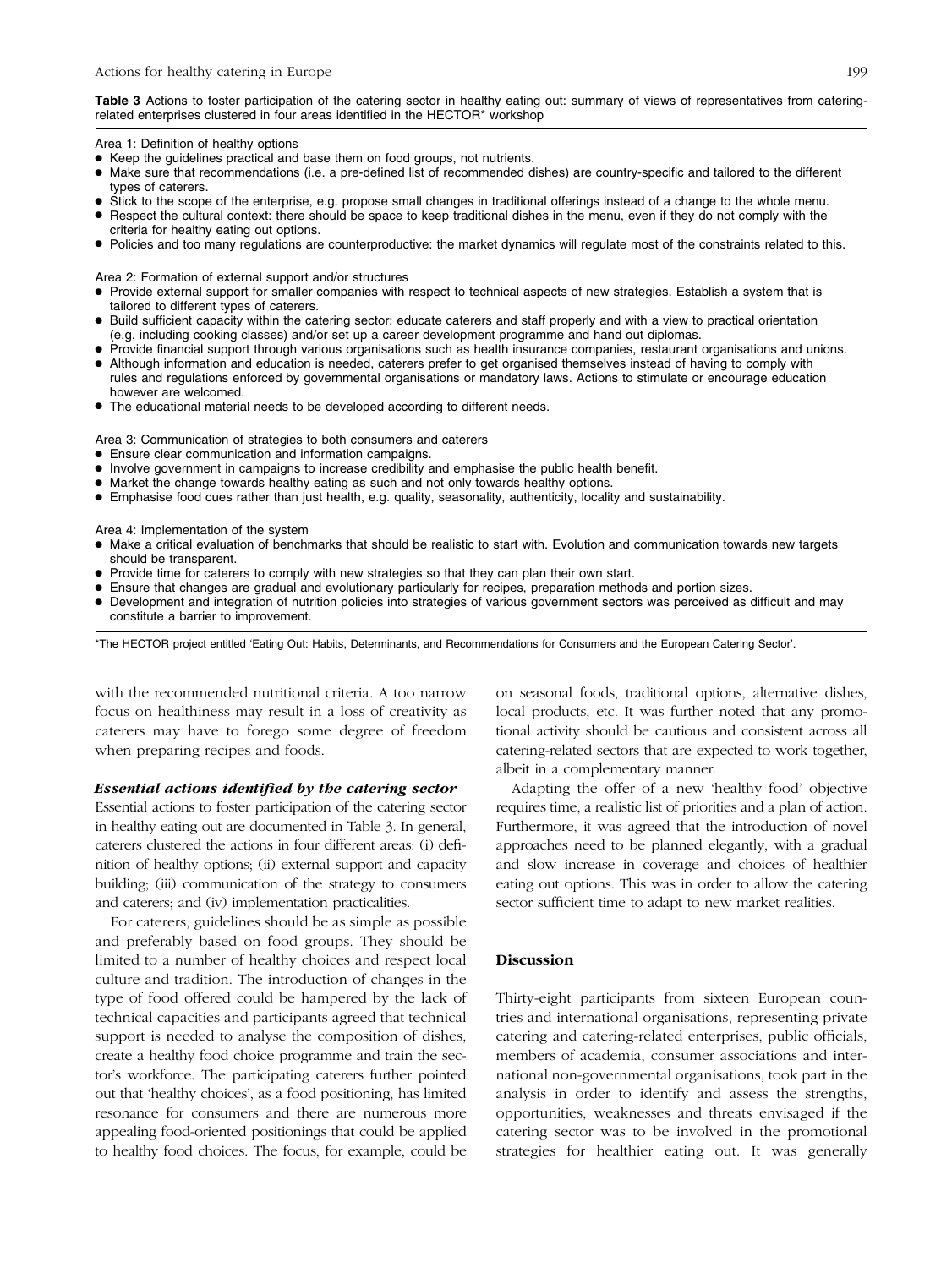acknowledged that the sector consists of a heterogeneous set of businesses that generally respond quite rapidly to the changing context of dietary habits and lifestyles. The catering sector possesses strengths that allow a direct involvement in various healthy eating out promotion strategies and can also be linked to a number of favourable circumstances. The sector's capacity to introduce changes in the foods offered introduces the prospect of being the trendsetter for healthy eating out. Participating in working out strategies for healthier eating out presents opportunities the sector could capitalise on. An important one is penetrating new marketing options. In addition, effective participation of the catering sector in healthy eating out strategies may promote a trust with policy makers as well as provide a memorandum of understanding to avoid top-down over-regulation and stimulate proactive attitudes within the sector. The opportunity of letting businesses tune in to customer demands may be of a particularly advantage for SME. Working towards healthier eating out may also educate, empower and motivate catering staff, which would, in turn, be an important asset for the sector.

Among the weaknesses is the catering sector's dependence on the supply of ingredients, the lack of financial means, the human resources profile and limited technical capacity with regard to determination of the nutritional composition of the food prepared. These weaknesses are particularly present in SME. At the same time, there is the threat that a focus on healthy eating options may narrow the variety of foods offered and thus may necessitate a business reorientation. In a sector with high staff turnover, such investments may be less effective. Participants further identified a threat in the use of logos, labels and similar visual signs not related to their use, but to how their lack thereof could be interpreted by customers and peers.

The needs differ according to the nature and size of the businesses. It may be potentially difficult for SME to follow and implement the nutritional criteria defining healthy foods. This is particularly important as small catering enterprises have a large share of the eating out market in Europe. According to a consumer database and data from Crest, on average 49 %, 92 %, 80 %, 60 % and 55 % of all informal eating out occasions in the UK, Italy, Spain, France and Germany, respectively – the five largest markets in Europe – are provided by SME (Visits coming from small restaurants and eating out businesses versus the established chains and larger enterprises. Data from informal eating out tracking tool; personal communication from TNS Consumer/TNS Global to C. Lachat, 2009). Contract catering, on the other hand, will face different challenges. There are important external regulatory constraints that may hamper compliance with additional rules and regulations $(30)$ . In general, over-regulation of the market was considered as potentially counterproductive. Nevertheless, legislation is expected in this area if initiatives from the private sector do not prove to be effective.

It was generally agreed that changes need to be implemented gradually, taking into account the context and specificity of different caterers. Governments need to create a supportive environment to enhance credibility of the messages and establish structures to assist caterers (particularly smaller ones) with the practical, technical and financial aspects of the different strategies.

Clearly, consumer demand is a key factor in the introduction of healthier options at catering outlets. The risk of losing customers is real and has the potential to undermine the effective participation of catering enterprises in healthy eating out initiatives. A number of strategies to enhance consumer demand for healthy options when eating out were identified in the present analysis. The need to implement simultaneously consumer-oriented awareness and an awareness campaign on changes in food supply emerged as an important element in the successful implementation of strategies to promote healthier eating out.

There are important similarities in the outcome of this workshop and the US forum on eating out<sup>(18)</sup>, although the latter was conducted in the context of preventing overweight and obesity in North America. Both exercises highlighted that actions in the catering sector need to be implemented in parallel with consumer information campaigns, ideally 'lifestyle'-oriented rather than focused singularly on food and diet. The present analysis clearly acknowledged the heterogeneity in the European eating out landscape and identified the need to incorporate cultural and locally relevant dimensions in catering. In addition, specific requirements involving SME were also listed, an element that was not particularly addressed in the recommendations of the US forum.

A strong element in the present analysis is that it was performed in the context of a research project with a heterogeneous group of participants from various sectors in several European regions. The participants had been working on eating out in Europe (on an academic level and in discussions with the catering sector) for 2 years prior to the workshop. This group reflects, as far as we know, currently the largest multidisciplinary research consortium working on eating out in Europe through informed and open discussions.

The present study is qualitative and did not aim to be representative. The methodology used did not allow for an exhaustive process of consultation with other stakeholders or representatives of the catering sector in Europe. This process provides a useful addition to the current debate on ways to promote healthy eating out in Europe (i.e. the discussions held at the EU Platform for Action on Diet, Physical Activity and Health). The present study provides a qualitative appraisal of the catering sector as a whole, but did not attempt to rank or score the issues identified. As priorities are inherently different for the various enterprises represented, any ranking would have required a larger number of participants and more specific methods to allow prioritisation by different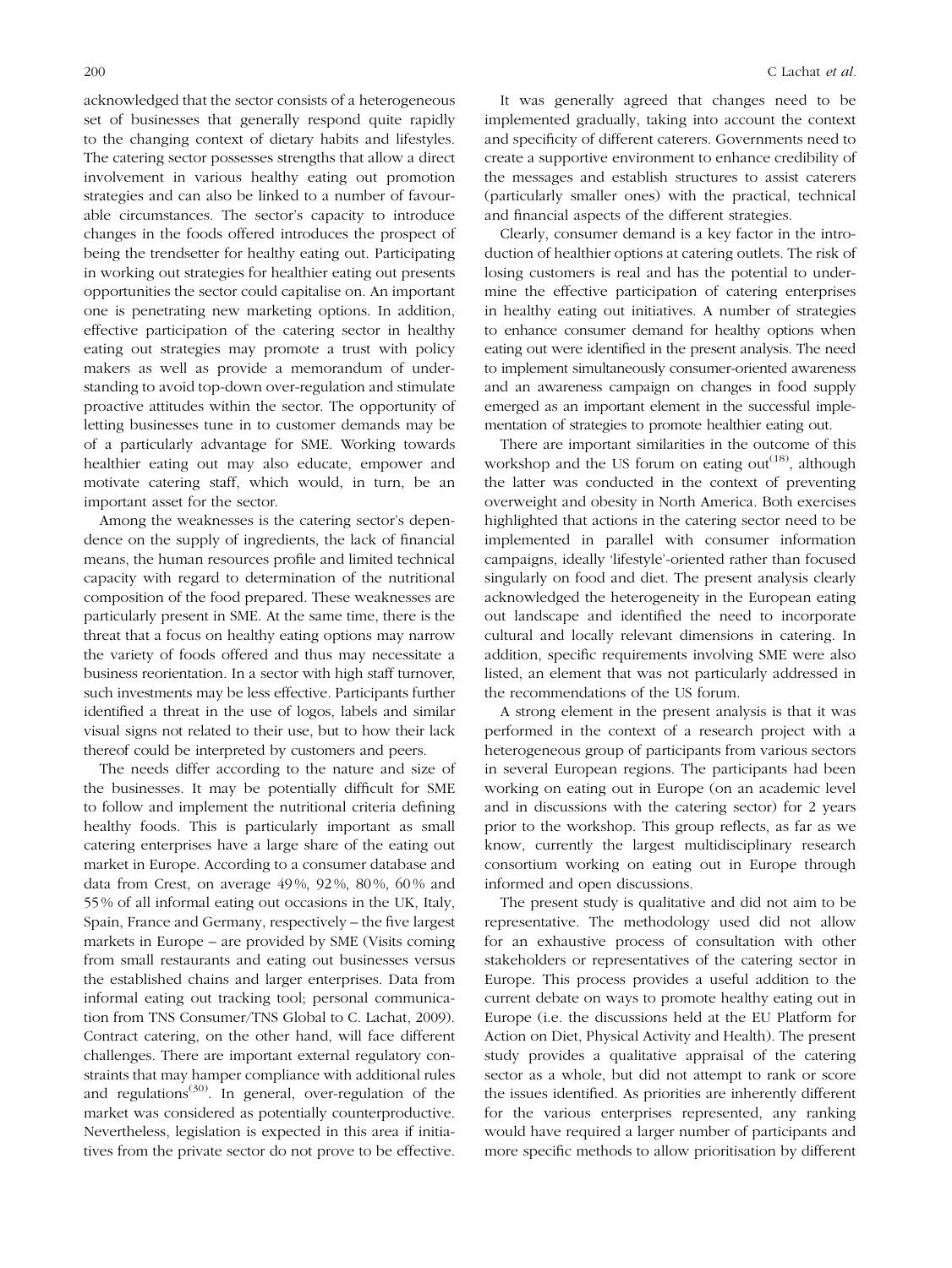stakeholders<sup>(31,32)</sup>. Nevertheless, participants from the catering enterprises listed the more important ones in order to address weaknesses and threats.

For the purpose of the HECTOR project, the consortium had to rely on the available dietary data on eating out in Europe. The current national food intake data in Europe estimate the contribution of eating out in Europe on the basis of the place of consumption and not the place of preparation<sup> $(33)$ </sup>. Since the discussions in the working groups used available food intake estimates on eating out, the HECTOR definition on eating out was used for the present study. We acknowledge that this definition classifies meals purchased outside the home (e.g. readyto-use or take-away meals) and consumed at home as 'home foods'.

# Conclusions

In conclusion, the study highlights a number of options that could be potentially instrumental in influencing dietary intake. It points out a number of strategic issues related to healthy eating out in Europe and highlights barriers and potential solutions to the challenges of engaging the catering sector in strategies for healthier eating out in Europe. In doing so, it complements the available scientific evidence and provides input for policy makers and caterers to pave the way for effective European nutritional strategies.

## Acknowledgements

This work and the HECTOR project were supported by the European Commission, FP6 (FOOD-CT-2006-023043). A.F. works for McDonald's Europe Ltd. H.A.M. works for Uniself, a Portuguese commercial catering company. No other conflict of interest is declared for the other authors. The HECTOR project is a consortium that comprises participants from various food producing and catering companies in Europe. The present study was conducted in the context of the HECTOR project entitled 'Eating Out: Habits, Determinants and Recommendations for Consumers and the European Catering Sector' funded in the FP6 framework of DG-RESEARCH in the European Commission. The authors are solely responsible for the contents of the document. The opinions expressed do not represent the opinions of the Commission and the Commission is not responsible for any use that might be made of the information included. C.L. drafted the initial version of the manuscript. C.L., A.N., A.T., P.K. designed and supervised the study. D.E., A.F. and H.A.M. contributed to the interpretation of the findings of the workshop and made substantial contributions to write-up of the manuscript. A.T. is the principal investigator of the HECTOR project. All authors revised the manuscript critically and approved the final text. The authors thank TNS Global and Crest NPD for providing us estimates on the share of SME in informal eating out occasions in Europe. Thanks are also due to Alexandra Manoli from the HECTOR Coordinating Centre for her support in the administration of the project and the workshop.

The HECTOR Consortium consists of: Aida Turrini (Istituto Nazionale di Ricerca per gli Alimenti e la Nutrizione, Italy); Rosario Tumino (Associazione Iblea per la Ricerca Epidemiologica – Organizzazione non lucrativa di utilita sociale, Italy); Sabine Rohrmann (Division of Cancer Epidemiology, German Cancer Research Center, Heidelberg, Germany); Kurt Gedrich (Technische Universität München, Germany); Johanna Varjonen (National Consumer Research Centre, Finland); Jasna Pucarin-Cvetkovic (Andrija Stampar School of Public Health, Croatia); Katica Antonic Degac, Zrinka Laido (National Institute of Public Health, Croatia); Wlodzimierz Sekula, Maciej Oltarzewski (National Food and Nutrition Institute, Poland); Ibrahim Elmadfa (Department of Nutritional Sciences, University of Vienna, Austria); Maria Daniel Vaz de Almeida (Faculdade de Ciências da Nutricão e Alimentação, Universidade do Porto, Portugal); Eliza Markidou (Department of Medical and Public Health Services, Ministry of Health, Cyprus); Eiliv Lund (University of Tromsø, Norway); Maciej Ziemski (Gastropol Group Sp. z.o.o., Poland); Kyriaki Moumtzidou (Kobatsiari BROS SA, Greece); Christine Brombach (Zürcher Hochschule für angewandte Wissenschaften, Switzerland); Willem De Smet (BVBA De Appelier, Belgium); Zajkás Gábor (National Institute of Food Safety and Nutrition, Hungary); Maria Kapsokefalou (Agricultural University of Athens, Greece); Michael Knowles (Coca-Cola Services SA, Belgium); Jim Holding (Department for the Environment, Food and Rural Affairs, UK); Sonia Palmisano (il Mezzogiorno, Belgium); Antun Sostaric (LTC Zagreb d.o.o., Croatia); Vibeké Larsen (Studentsamskipnaden i Tromsø, Norway); Nadia Slimani, Heinz Freisling (International Agency for Research on Cancer, France); Celia Tsekeri (Consumer Association New INKA, Greece); Heiner Boeing (German Institute of Human Nutrition Potsdam-Rehbruecke, Germany); Ria van der Maas (Unilever Research & Development Vlaardingen BV, The Netherlands); Panagiotis Zamanis (A Tsilihristou SIA OE, Greece); Antonio Ramalho (Três Tempos, Comida Caseira ao Domicílio, Lda, Portugal); Ines Nurja (Institute of Statistics, Albania).

# References

- 1. Whitlock G, Lewington S, Sherliker P et al. (2009) Bodymass index and cause-specific mortality in 900 000 adults: collaborative analyses of 57 prospective studies. Lancet 373, 1083–1096.
- 2. World Cancer Research Fund (2007) Food, Nutrition and the Prevention of Cancer: A Global Perspective. Washington, DC: American Institute for Cancer Research.